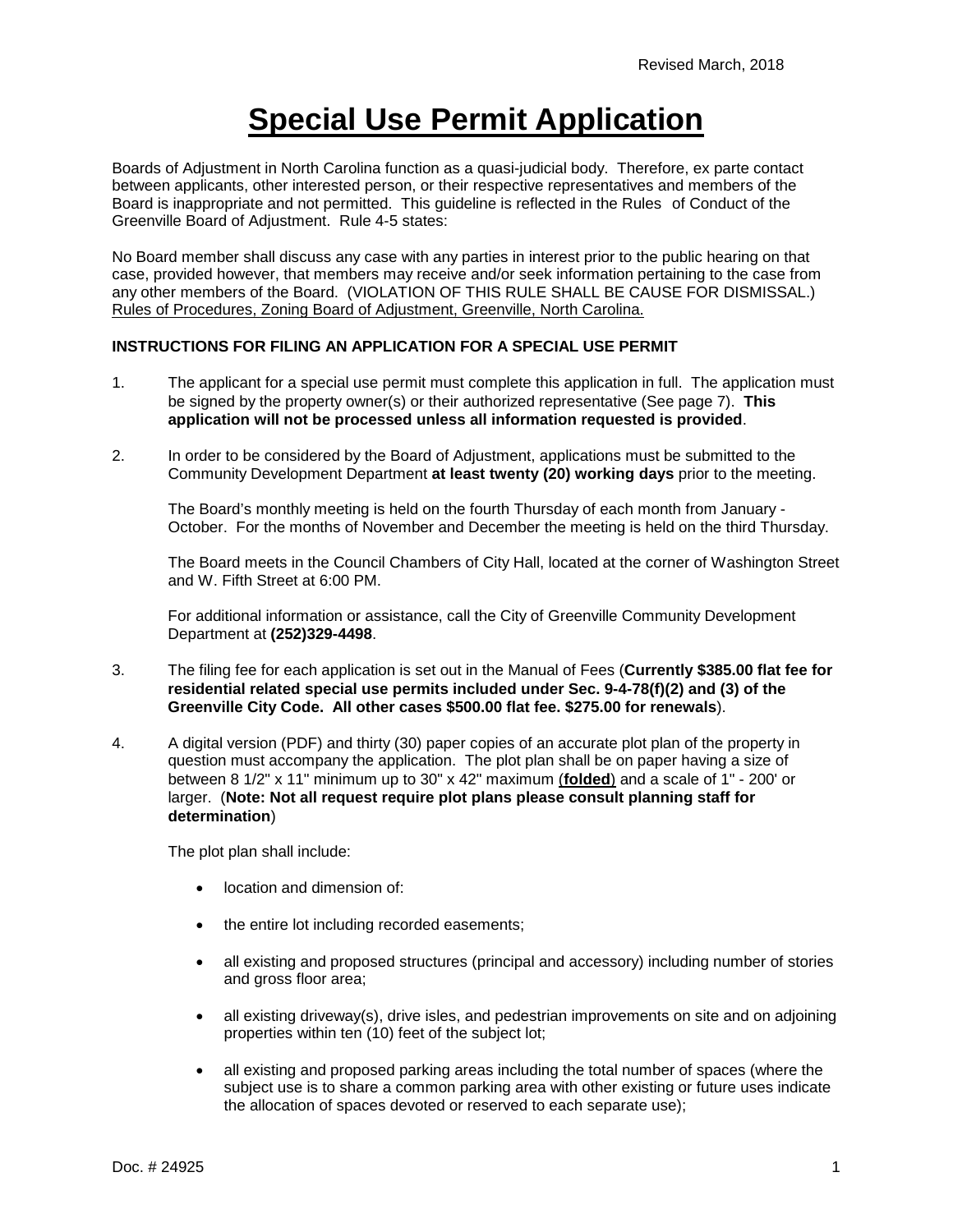- topographical features (streams, ditches, etc.);
- required bufferyards;
- minimum building lines (MBL) and existing and future right-of-way lines (R/W);
- location or vicinity map may be drawn to a scale of not less than 1" 1000';

5. **for item (a) below, the applicant must state all facts and attach any supporting documents that applicant asserts the parcel complies with the zoning ordinances and policies. IT IS NOT SUFFICIENT TO STATE - "the application does not violate the zoning policies.**

**for item (b) below the applicant must state how the use complies with or conforms to the General Land Use Plan. IT IS NOT SUFFICIENT TO STATE - "the use complies with the Land Use Plan."**

**for item (c) below, the applicant must state how the use will not be detrimental to health and safety and attach any documents the applicant asserts supports the proposed use.**

**for item (d) below, the applicant must state how the use will not be detrimental to the general public welfare.**

**for item (e) below, the applicant must state how the use will not be detrimental to the current uses of the property or surrounding properties and attach any documents that are claimed to support the facts stated. IT IS NOT SUFFICIENT TO STATE - "the use will not be detrimental".**

**for item (f) below, the applicant must state the facts to support how the use will not injure the property or cause injury to the value of the property or surrounding property. IT IS NOT SUFFICIENT TO STATE - "the use will not injury the property."**

**for item (g) below, the applicant must state how the use will not be a nuisance or create a hazard.**

**If the application does not comply with these requirements, it will be deemed incomplete and returned to the applicant to provide the requested information. A general statement or generalized conclusion/opinion is not sufficient to satisfy this requirement.** 

**NOTE:** These are minimum submission requirements. The Board of Adjustment reserves the right to require additional information where such submission is necessary to insure compliance with applicable criteria in the individual case. The applicant is encouraged to submit additional information if desired.

The special use permit will expire six (6) months from the date of issuance if zoning compliance permit, building permit, or site plan approval is not obtained.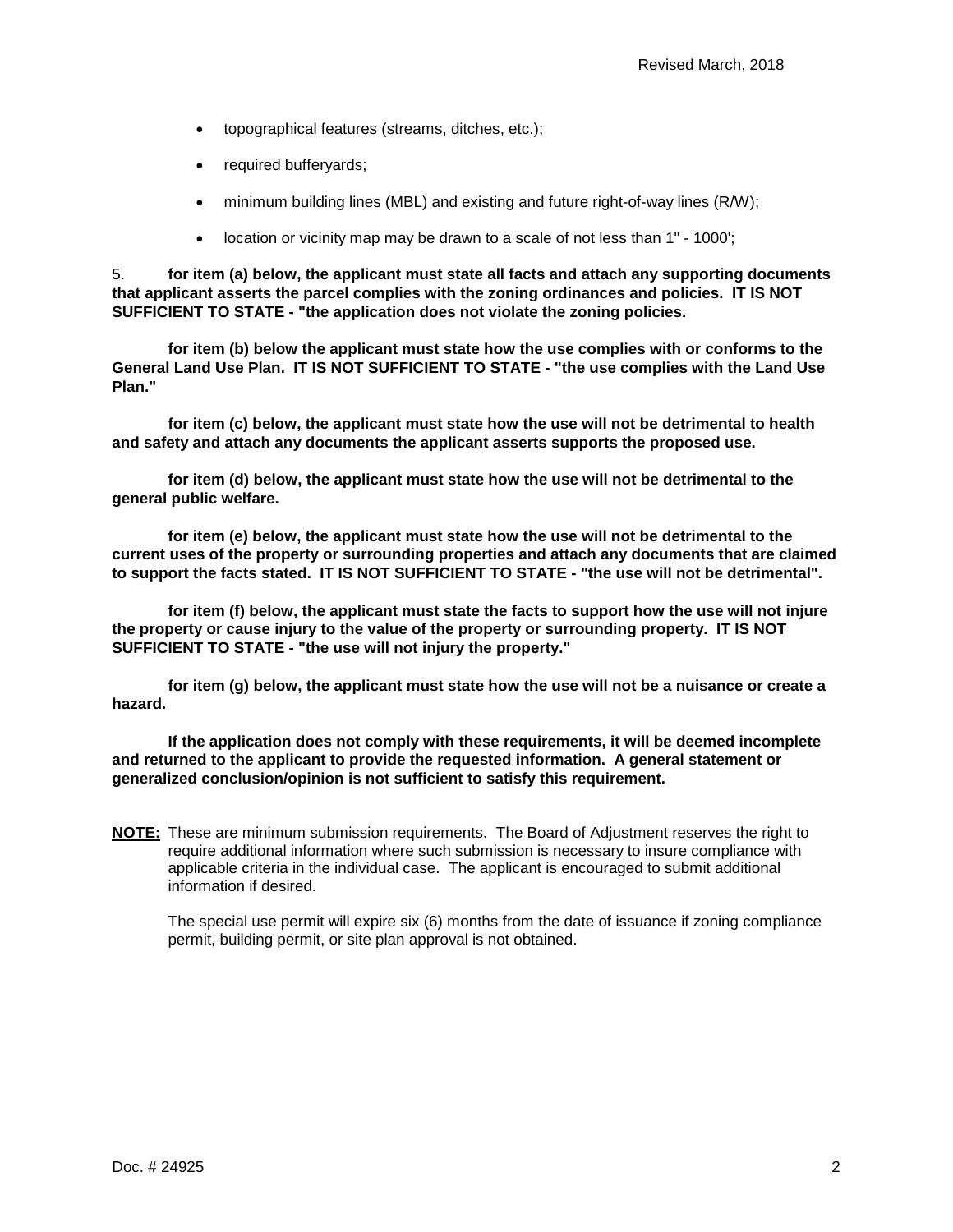$\begin{tabular}{c} BOA \ \underline{\hspace{1cm}} \hspace{1cm} \end{tabular} \begin{tabular}{c} \includegraphics[width=0.35\textwidth]{figs/1} \end{tabular} \begin{tabular}{c} \includegraphics[width=0.35\textwidth]{figs/1} \end{tabular} \begin{tabular}{c} \includegraphics[width=0.35\textwidth]{figs/1} \end{tabular} \begin{tabular}{c} \includegraphics[width=0.35\textwidth]{figs/1} \end{tabular} \begin{tabular}{c} \includegraphics[width=0.35\textwidth]{figs/1} \end{tabular} \begin{tabular}{c} \includegraphics[width=0.35\textwidth]{$ 

Date Received \_\_\_\_\_\_\_\_\_\_\_\_\_\_

## **CITY OF GREENVILLE** SPECIAL USE PERMIT APPLICATION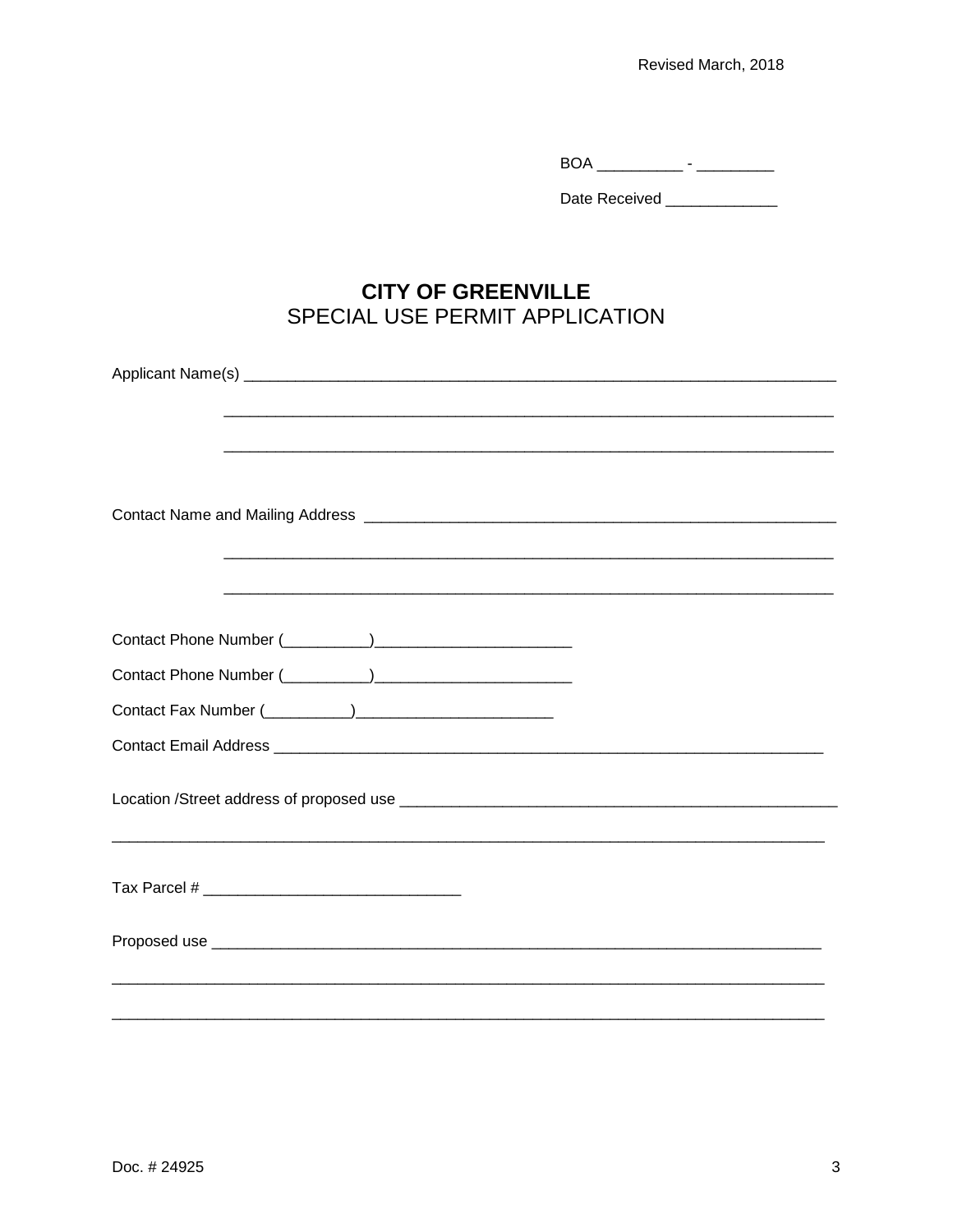The Zoning Ordinance imposes the following General Restrictions on the use requested by the applicant. Under each requirement the applicant should explain, with reference to attached plans, where applicable, how the proposed use satisfies these requirements. Answers should be supported by facts when possible.

The Board of Adjustment may grant permission for the establishment of a listed special use if the Board finds from the evidence produced after a study of the complete record that:

(a) Conditions and Specifications. That the proposed use meets all required conditions and specifications of the Zoning Ordinance and policies of the City for submission of a special use permit. Such conditions and specifications include but are not limited to the following:

\_\_\_\_\_\_\_\_\_\_\_\_\_\_\_\_\_\_\_\_\_\_\_\_\_\_\_\_\_\_\_\_\_\_\_\_\_\_\_\_\_\_\_\_\_\_\_\_\_\_\_\_\_\_\_\_\_\_\_\_\_\_\_\_\_\_\_\_\_\_\_\_\_\_\_\_\_\_\_\_\_\_\_

\_\_\_\_\_\_\_\_\_\_\_\_\_\_\_\_\_\_\_\_\_\_\_\_\_\_\_\_\_\_\_\_\_\_\_\_\_\_\_\_\_\_\_\_\_\_\_\_\_\_\_\_\_\_\_\_\_\_\_\_\_\_\_\_\_\_\_\_\_\_\_\_\_\_\_\_\_\_\_\_\_\_\_

\_\_\_\_\_\_\_\_\_\_\_\_\_\_\_\_\_\_\_\_\_\_\_\_\_\_\_\_\_\_\_\_\_\_\_\_\_\_\_\_\_\_\_\_\_\_\_\_\_\_\_\_\_\_\_\_\_\_\_\_\_\_\_\_\_\_\_\_\_\_\_\_\_\_\_\_\_\_\_\_\_\_\_

\_\_\_\_\_\_\_\_\_\_\_\_\_\_\_\_\_\_\_\_\_\_\_\_\_\_\_\_\_\_\_\_\_\_\_\_\_\_\_\_\_\_\_\_\_\_\_\_\_\_\_\_\_\_\_\_\_\_\_\_\_\_\_\_\_\_\_\_\_\_\_\_\_\_\_\_\_\_\_\_\_\_\_

\_\_\_\_\_\_\_\_\_\_\_\_\_\_\_\_\_\_\_\_\_\_\_\_\_\_\_\_\_\_\_\_\_\_\_\_\_\_\_\_\_\_\_\_\_\_\_\_\_\_\_\_\_\_\_\_\_\_\_\_\_\_\_\_\_\_\_\_\_\_\_\_\_\_\_\_\_\_\_\_\_\_\_

Compliance with lot area, dimensional standards, setback and other location standards, off-street parking requirements, all additional specific criteria set forth for the particular use, Section 9-4-86, of Article E, and all application submission requirements.

(b) Comprehensive Plan. That the proposed use is in general conformity with the Comprehensive Land Use Plan of the City and its extraterritorial jurisdiction.

\_\_\_\_\_\_\_\_\_\_\_\_\_\_\_\_\_\_\_\_\_\_\_\_\_\_\_\_\_\_\_\_\_\_\_\_\_\_\_\_\_\_\_\_\_\_\_\_\_\_\_\_\_\_\_\_\_\_\_\_\_\_\_\_\_\_\_\_\_\_\_\_\_\_\_\_\_\_\_\_\_\_

\_\_\_\_\_\_\_\_\_\_\_\_\_\_\_\_\_\_\_\_\_\_\_\_\_\_\_\_\_\_\_\_\_\_\_\_\_\_\_\_\_\_\_\_\_\_\_\_\_\_\_\_\_\_\_\_\_\_\_\_\_\_\_\_\_\_\_\_\_\_\_\_\_\_\_\_\_\_\_\_\_\_

\_\_\_\_\_\_\_\_\_\_\_\_\_\_\_\_\_\_\_\_\_\_\_\_\_\_\_\_\_\_\_\_\_\_\_\_\_\_\_\_\_\_\_\_\_\_\_\_\_\_\_\_\_\_\_\_\_\_\_\_\_\_\_\_\_\_\_\_\_\_\_\_\_\_\_\_\_\_\_\_\_\_

\_\_\_\_\_\_\_\_\_\_\_\_\_\_\_\_\_\_\_\_\_\_\_\_\_\_\_\_\_\_\_\_\_\_\_\_\_\_\_\_\_\_\_\_\_\_\_\_\_\_\_\_\_\_\_\_\_\_\_\_\_\_\_\_\_\_\_\_\_\_\_\_\_\_\_\_\_\_\_\_\_\_

\_\_\_\_\_\_\_\_\_\_\_\_\_\_\_\_\_\_\_\_\_\_\_\_\_\_\_\_\_\_\_\_\_\_\_\_\_\_\_\_\_\_\_\_\_\_\_\_\_\_\_\_\_\_\_\_\_\_\_\_\_\_\_\_\_\_\_\_\_\_\_\_\_\_\_\_\_\_\_\_\_\_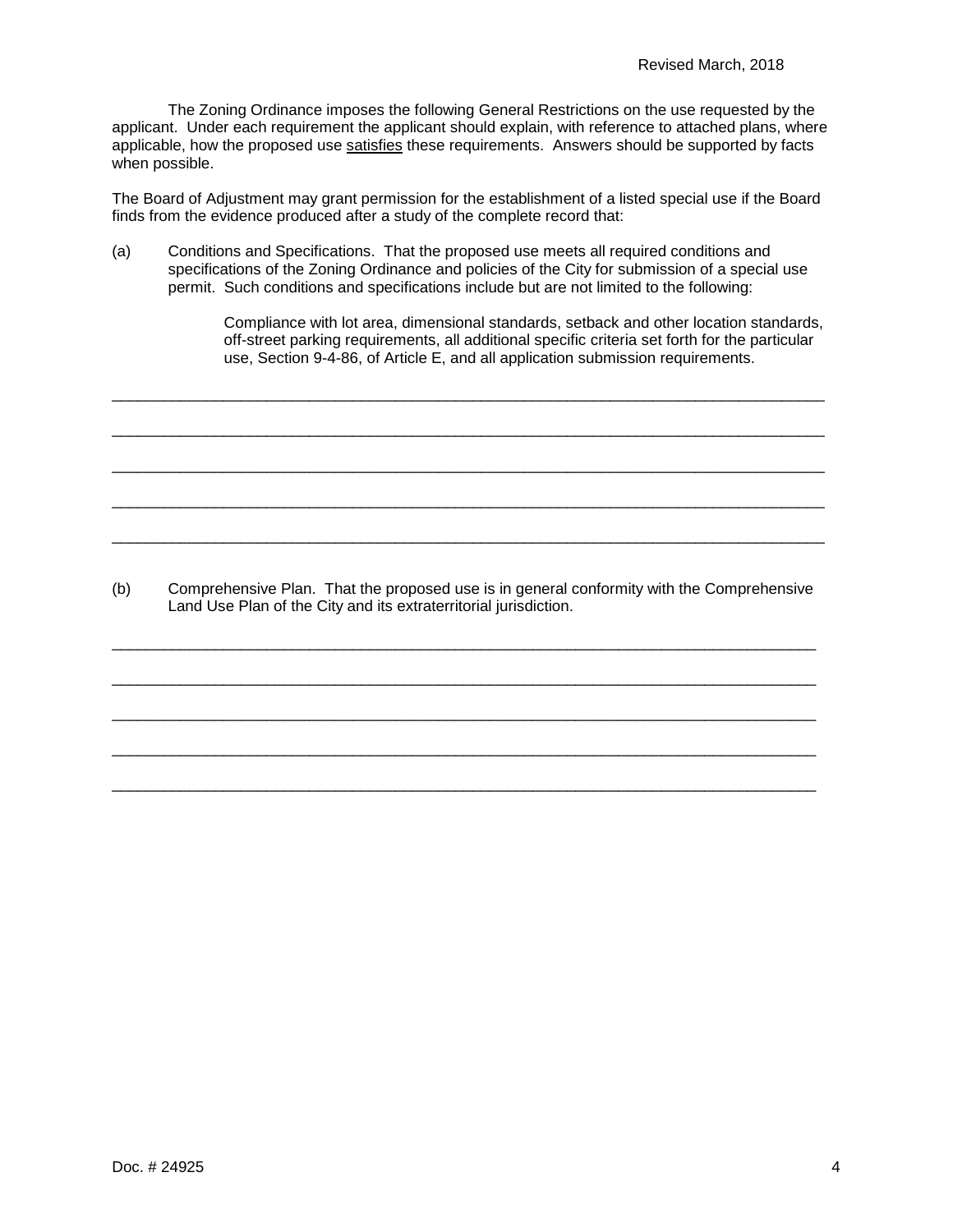(c) Health and Safety. That the proposed use will not adversely affect the health and safety of persons residing or working in the neighborhood of the proposed use.

Such health and safety considerations include but are not limited to the following:

- 1. The safe and convenient location of all on-site parking and drives.
- 2. The existing vehicular traffic on area streets.<br>3. The condition and capacity of area streets wh
- The condition and capacity of area streets which will provide access to the proposed development.
- 4. The visibility afforded to both pedestrians and operators of motor vehicles both on-site and off-site.
- 5. The reasonably anticipated increase in vehicular traffic generated by the proposed use.

\_\_\_\_\_\_\_\_\_\_\_\_\_\_\_\_\_\_\_\_\_\_\_\_\_\_\_\_\_\_\_\_\_\_\_\_\_\_\_\_\_\_\_\_\_\_\_\_\_\_\_\_\_\_\_\_\_\_\_\_\_\_\_\_\_\_\_\_\_\_\_\_\_\_\_\_\_\_\_\_\_\_\_\_

\_\_\_\_\_\_\_\_\_\_\_\_\_\_\_\_\_\_\_\_\_\_\_\_\_\_\_\_\_\_\_\_\_\_\_\_\_\_\_\_\_\_\_\_\_\_\_\_\_\_\_\_\_\_\_\_\_\_\_\_\_\_\_\_\_\_\_\_\_\_\_\_\_\_\_\_\_\_\_\_\_\_\_\_

\_\_\_\_\_\_\_\_\_\_\_\_\_\_\_\_\_\_\_\_\_\_\_\_\_\_\_\_\_\_\_\_\_\_\_\_\_\_\_\_\_\_\_\_\_\_\_\_\_\_\_\_\_\_\_\_\_\_\_\_\_\_\_\_\_\_\_\_\_\_\_\_\_\_\_\_\_\_\_\_\_\_\_\_

\_\_\_\_\_\_\_\_\_\_\_\_\_\_\_\_\_\_\_\_\_\_\_\_\_\_\_\_\_\_\_\_\_\_\_\_\_\_\_\_\_\_\_\_\_\_\_\_\_\_\_\_\_\_\_\_\_\_\_\_\_\_\_\_\_\_\_\_\_\_\_\_\_\_\_\_\_\_\_\_\_\_\_\_

\_\_\_\_\_\_\_\_\_\_\_\_\_\_\_\_\_\_\_\_\_\_\_\_\_\_\_\_\_\_\_\_\_\_\_\_\_\_\_\_\_\_\_\_\_\_\_\_\_\_\_\_\_\_\_\_\_\_\_\_\_\_\_\_\_\_\_\_\_\_\_\_\_\_\_\_\_\_\_\_\_\_\_\_

6. The anticipated, existing and designed vehicular and pedestrian movements both on-site and off-site.

(d) Detriment to Public Welfare. That the proposed use will not be detrimental to the public welfare or to the use or development of adjacent properties or other neighborhood uses.

\_\_\_\_\_\_\_\_\_\_\_\_\_\_\_\_\_\_\_\_\_\_\_\_\_\_\_\_\_\_\_\_\_\_\_\_\_\_\_\_\_\_\_\_\_\_\_\_\_\_\_\_\_\_\_\_\_\_\_\_\_\_\_\_\_\_\_\_\_\_\_\_\_\_\_\_\_\_\_\_\_\_\_

\_\_\_\_\_\_\_\_\_\_\_\_\_\_\_\_\_\_\_\_\_\_\_\_\_\_\_\_\_\_\_\_\_\_\_\_\_\_\_\_\_\_\_\_\_\_\_\_\_\_\_\_\_\_\_\_\_\_\_\_\_\_\_\_\_\_\_\_\_\_\_\_\_\_\_\_\_\_\_\_\_\_\_

\_\_\_\_\_\_\_\_\_\_\_\_\_\_\_\_\_\_\_\_\_\_\_\_\_\_\_\_\_\_\_\_\_\_\_\_\_\_\_\_\_\_\_\_\_\_\_\_\_\_\_\_\_\_\_\_\_\_\_\_\_\_\_\_\_\_\_\_\_\_\_\_\_\_\_\_\_\_\_\_\_\_\_

\_\_\_\_\_\_\_\_\_\_\_\_\_\_\_\_\_\_\_\_\_\_\_\_\_\_\_\_\_\_\_\_\_\_\_\_\_\_\_\_\_\_\_\_\_\_\_\_\_\_\_\_\_\_\_\_\_\_\_\_\_\_\_\_\_\_\_\_\_\_\_\_\_\_\_\_\_\_\_\_\_\_\_

\_\_\_\_\_\_\_\_\_\_\_\_\_\_\_\_\_\_\_\_\_\_\_\_\_\_\_\_\_\_\_\_\_\_\_\_\_\_\_\_\_\_\_\_\_\_\_\_\_\_\_\_\_\_\_\_\_\_\_\_\_\_\_\_\_\_\_\_\_\_\_\_\_\_\_\_\_\_\_\_\_\_\_

(e) Existing Uses Detrimental. That the proposed use would not be adversely affected by the existing uses in the area in which it is proposed.

\_\_\_\_\_\_\_\_\_\_\_\_\_\_\_\_\_\_\_\_\_\_\_\_\_\_\_\_\_\_\_\_\_\_\_\_\_\_\_\_\_\_\_\_\_\_\_\_\_\_\_\_\_\_\_\_\_\_\_\_\_\_\_\_\_\_\_\_\_\_\_\_\_\_\_\_\_\_\_\_\_\_\_

\_\_\_\_\_\_\_\_\_\_\_\_\_\_\_\_\_\_\_\_\_\_\_\_\_\_\_\_\_\_\_\_\_\_\_\_\_\_\_\_\_\_\_\_\_\_\_\_\_\_\_\_\_\_\_\_\_\_\_\_\_\_\_\_\_\_\_\_\_\_\_\_\_\_\_\_\_\_\_\_\_\_\_

\_\_\_\_\_\_\_\_\_\_\_\_\_\_\_\_\_\_\_\_\_\_\_\_\_\_\_\_\_\_\_\_\_\_\_\_\_\_\_\_\_\_\_\_\_\_\_\_\_\_\_\_\_\_\_\_\_\_\_\_\_\_\_\_\_\_\_\_\_\_\_\_\_\_\_\_\_\_\_\_\_\_\_

\_\_\_\_\_\_\_\_\_\_\_\_\_\_\_\_\_\_\_\_\_\_\_\_\_\_\_\_\_\_\_\_\_\_\_\_\_\_\_\_\_\_\_\_\_\_\_\_\_\_\_\_\_\_\_\_\_\_\_\_\_\_\_\_\_\_\_\_\_\_\_\_\_\_\_\_\_\_\_\_\_\_\_

\_\_\_\_\_\_\_\_\_\_\_\_\_\_\_\_\_\_\_\_\_\_\_\_\_\_\_\_\_\_\_\_\_\_\_\_\_\_\_\_\_\_\_\_\_\_\_\_\_\_\_\_\_\_\_\_\_\_\_\_\_\_\_\_\_\_\_\_\_\_\_\_\_\_\_\_\_\_\_\_\_\_\_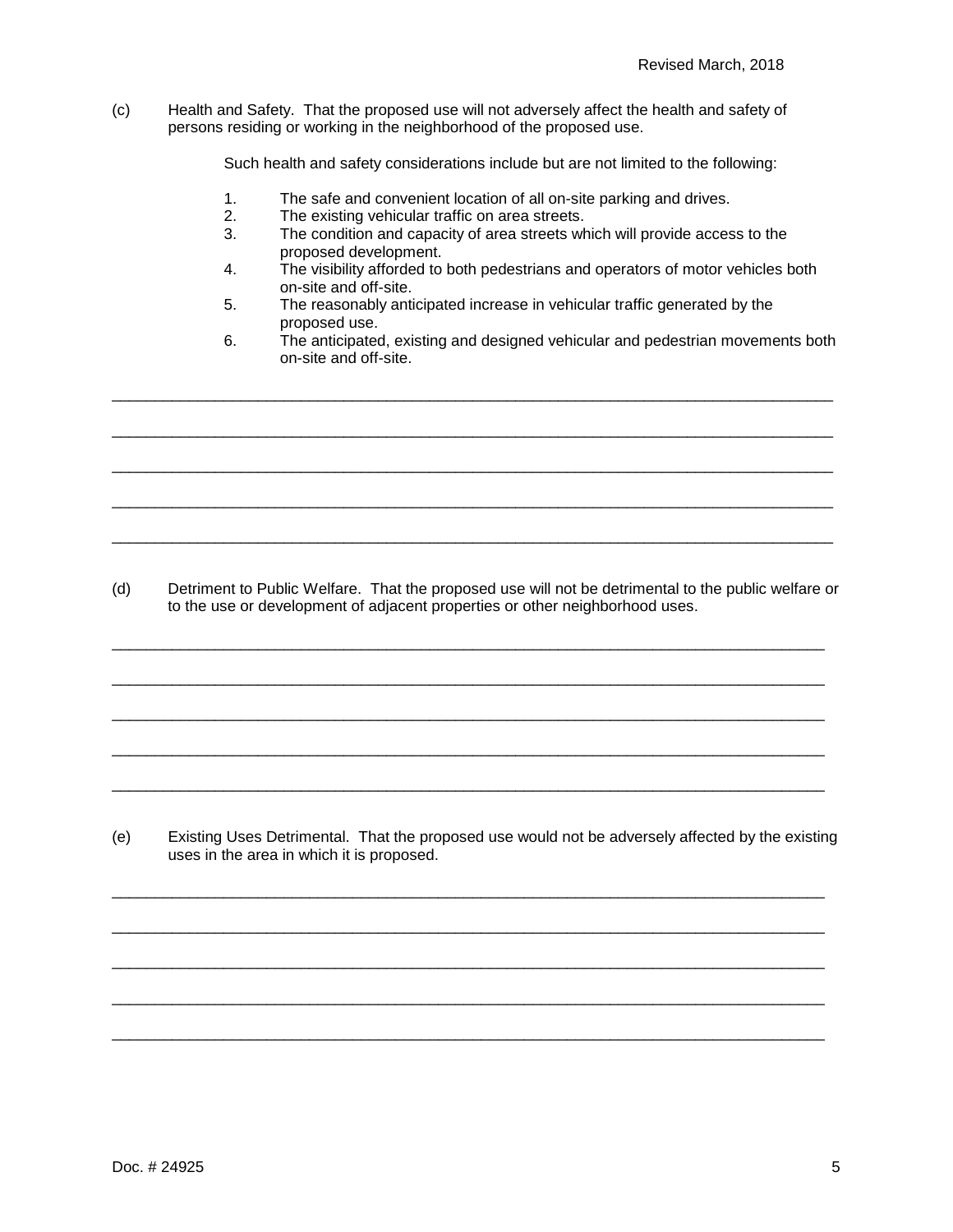(f) Injury to Properties or Improvements. That the proposed use will not injure, by value or otherwise, adjoining or abutting property or public improvements in the neighborhood.

\_\_\_\_\_\_\_\_\_\_\_\_\_\_\_\_\_\_\_\_\_\_\_\_\_\_\_\_\_\_\_\_\_\_\_\_\_\_\_\_\_\_\_\_\_\_\_\_\_\_\_\_\_\_\_\_\_\_\_\_\_\_\_\_\_\_\_\_\_\_\_\_\_\_\_\_\_\_\_\_\_\_\_\_

\_\_\_\_\_\_\_\_\_\_\_\_\_\_\_\_\_\_\_\_\_\_\_\_\_\_\_\_\_\_\_\_\_\_\_\_\_\_\_\_\_\_\_\_\_\_\_\_\_\_\_\_\_\_\_\_\_\_\_\_\_\_\_\_\_\_\_\_\_\_\_\_\_\_\_\_\_\_\_\_\_\_\_\_

\_\_\_\_\_\_\_\_\_\_\_\_\_\_\_\_\_\_\_\_\_\_\_\_\_\_\_\_\_\_\_\_\_\_\_\_\_\_\_\_\_\_\_\_\_\_\_\_\_\_\_\_\_\_\_\_\_\_\_\_\_\_\_\_\_\_\_\_\_\_\_\_\_\_\_\_\_\_\_\_\_\_\_\_

\_\_\_\_\_\_\_\_\_\_\_\_\_\_\_\_\_\_\_\_\_\_\_\_\_\_\_\_\_\_\_\_\_\_\_\_\_\_\_\_\_\_\_\_\_\_\_\_\_\_\_\_\_\_\_\_\_\_\_\_\_\_\_\_\_\_\_\_\_\_\_\_\_\_\_\_\_\_\_\_\_\_\_\_

\_\_\_\_\_\_\_\_\_\_\_\_\_\_\_\_\_\_\_\_\_\_\_\_\_\_\_\_\_\_\_\_\_\_\_\_\_\_\_\_\_\_\_\_\_\_\_\_\_\_\_\_\_\_\_\_\_\_\_\_\_\_\_\_\_\_\_\_\_\_\_\_\_\_\_\_\_\_\_\_\_\_\_\_

(g) Nuisance or Hazard. That the proposed use will not constitute a nuisance or hazard. Such nuisance or hazard considerations include but are not limited to the following:

- 1. The number of persons who can reasonably be expected to frequent or attend the establishment at any one time.
- 2. The intensity of the proposed use in relation to the intensity of adjoining and area uses.
- 3. The visual impact of the proposed use.<br>4. The method of operation or other physic
- 4. The method of operation or other physical activities of the proposed use.<br>5. The noise: odor: smoke: dust: emissions of gas. particles. solids or other

\_\_\_\_\_\_\_\_\_\_\_\_\_\_\_\_\_\_\_\_\_\_\_\_\_\_\_\_\_\_\_\_\_\_\_\_\_\_\_\_\_\_\_\_\_\_\_\_\_\_\_\_\_\_\_\_\_\_\_\_\_\_\_\_\_\_\_\_\_\_\_\_\_\_\_\_\_\_\_\_\_\_\_\_

\_\_\_\_\_\_\_\_\_\_\_\_\_\_\_\_\_\_\_\_\_\_\_\_\_\_\_\_\_\_\_\_\_\_\_\_\_\_\_\_\_\_\_\_\_\_\_\_\_\_\_\_\_\_\_\_\_\_\_\_\_\_\_\_\_\_\_\_\_\_\_\_\_\_\_\_\_\_\_\_\_\_\_\_

\_\_\_\_\_\_\_\_\_\_\_\_\_\_\_\_\_\_\_\_\_\_\_\_\_\_\_\_\_\_\_\_\_\_\_\_\_\_\_\_\_\_\_\_\_\_\_\_\_\_\_\_\_\_\_\_\_\_\_\_\_\_\_\_\_\_\_\_\_\_\_\_\_\_\_\_\_\_\_\_\_\_\_\_

\_\_\_\_\_\_\_\_\_\_\_\_\_\_\_\_\_\_\_\_\_\_\_\_\_\_\_\_\_\_\_\_\_\_\_\_\_\_\_\_\_\_\_\_\_\_\_\_\_\_\_\_\_\_\_\_\_\_\_\_\_\_\_\_\_\_\_\_\_\_\_\_\_\_\_\_\_\_\_\_\_\_\_\_

\_\_\_\_\_\_\_\_\_\_\_\_\_\_\_\_\_\_\_\_\_\_\_\_\_\_\_\_\_\_\_\_\_\_\_\_\_\_\_\_\_\_\_\_\_\_\_\_\_\_\_\_\_\_\_\_\_\_\_\_\_\_\_\_\_\_\_\_\_\_\_\_\_\_\_\_\_\_\_\_\_\_\_\_

- The noise; odor; smoke; dust; emissions of gas, particles, solids or other objectionable or toxic characteristics which are proposed or that can reasonably be expected to be a result of the operation of the proposed use.
- 6. The danger of fire or explosion.

I certify that all of the information presented by me in this application is accurate to the best of my knowledge, information and belief. I authorize the City of Greenville to place a sign on the property in question, for the purpose of alerting the general public of my request.

| <b>Print Name</b> | Signature of Applicant | Date |
|-------------------|------------------------|------|
| <b>Print Name</b> | Signature of Applicant | Date |